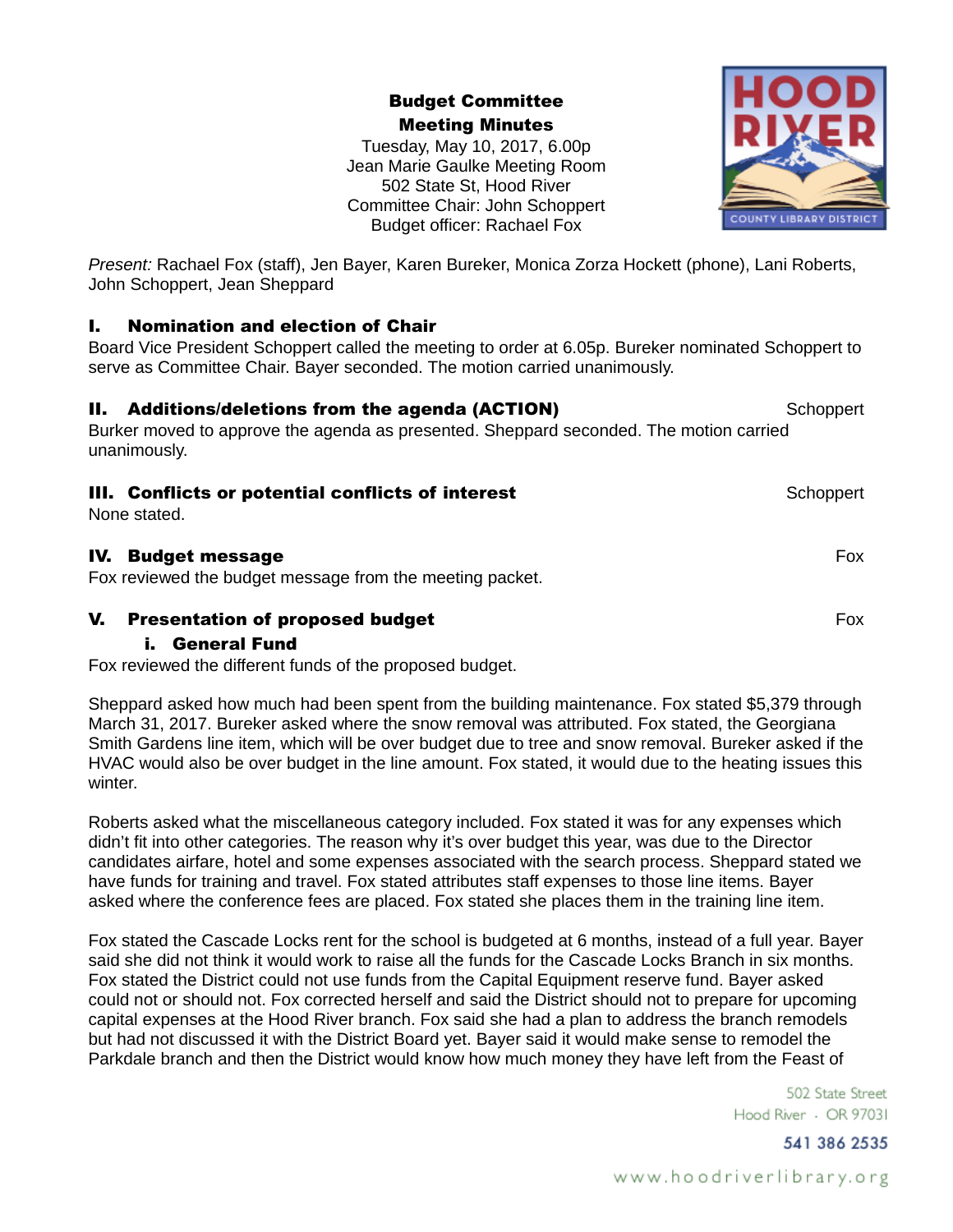Words 2014 fundraiser for the branches. Bayer said Cascade Locks could be the focus of Feast of Words 2018. Fox stated she would like to remodel Parkdale in October 2017 and then had hoped the Library Foundation could focus on Feast of Words 2018 fundraiser on Cascade Locks Branch. Fox stated she was happy to hear Bayer thought the same way. Fox stated if we used the architect and continued with the original plan for Cascade Locks, it might cost around \$100,000 but she did not think it was a good idea. Many committee members agreed and said we could do a simple remodel with paint, new furniture, repurpose some shelving and purchase the remaining shelving. Fox also stated she would work on grants.

Sheppard asked when the volunteer parking reimbursement would start. Fox stated July 1, 2017. Roberts asked would meeting attendance be included. Fox stated she thought yes and perhaps other volunteer groups who attend meetings. Several members stated they did not think meetings or Board reimbursement should be included. Fox stated she did now agree and only those who are volunteering in the facility doing actual duties will be reimbursed. Fox stated there would be cash on hand and she has worked out a tracking system with the District auditors.

Fox stated she would like to promote the Clerk I position, (currently 12 hours per week, \$7,000 per year in salary) to Clerk II which would eliminate the need to dramatically increase all salaries due to the wage compression caused by the minimum wage increase. This can happen next fiscal year. Sheppard stated that sounded like a good solution and if needed, Clerk II wage can be raised to make sure we are complying with Oregon law and wage compression could be addressed later. Sheppard also said we can look at reducing benefits to employee only and then staff might like to have higher salaries. Bureker stated we just need to make sure the excess funds are not needed elsewhere. Sheppard stated the District offers rich benefits and perhaps we should look at what other employers pay in the area and benefits they offer. Fox stated District Board President Sara Snyder also mentioned doing a salary analysis of the local area and it would be beneficial to also explore benefit coverage, too. Bureker stated we might need to go out for a levy in the future, so it's something to keep in minds because it usually is a two year process.

# ii. Capital Equipment Reserve Fund

Fox noted the proposed projects for the Capital Equipment Reserve Fund: replacing the Oak Street sidewalk at Hood River, repairing the Stone Wall between District and Stoltz property, and repairing the grade in the sidewalk area outside the children's library.

### iii. Grants Fund

Fox said that the Grants Fund is an aspirational fund, as it's budgeted for several grants for various projects. If the grants are not received, the funds won't be spent.

### iv. Sage Library System Fund

The District used this fund to employ a staff member, the Sage Systems Librarian, who actually worked for the library consortium, Sage Library System. Sage operates through fiscal agents, primarily Baker County Library District. Fox stated, the Systems Librarian left his position in February 2017, and the Baker Country Library District will now be the fiscal agent for the position. Since the fund is dormant, it will be dissolved by resolution by the end of this fiscal year and any remaining funds will be transferred to the General Fund.

### VI. Public comment Schoppert Schoppert Schoppert Schoppert Schoppert Schoppert Schoppert Schoppert Schoppert Schoppert

No public present